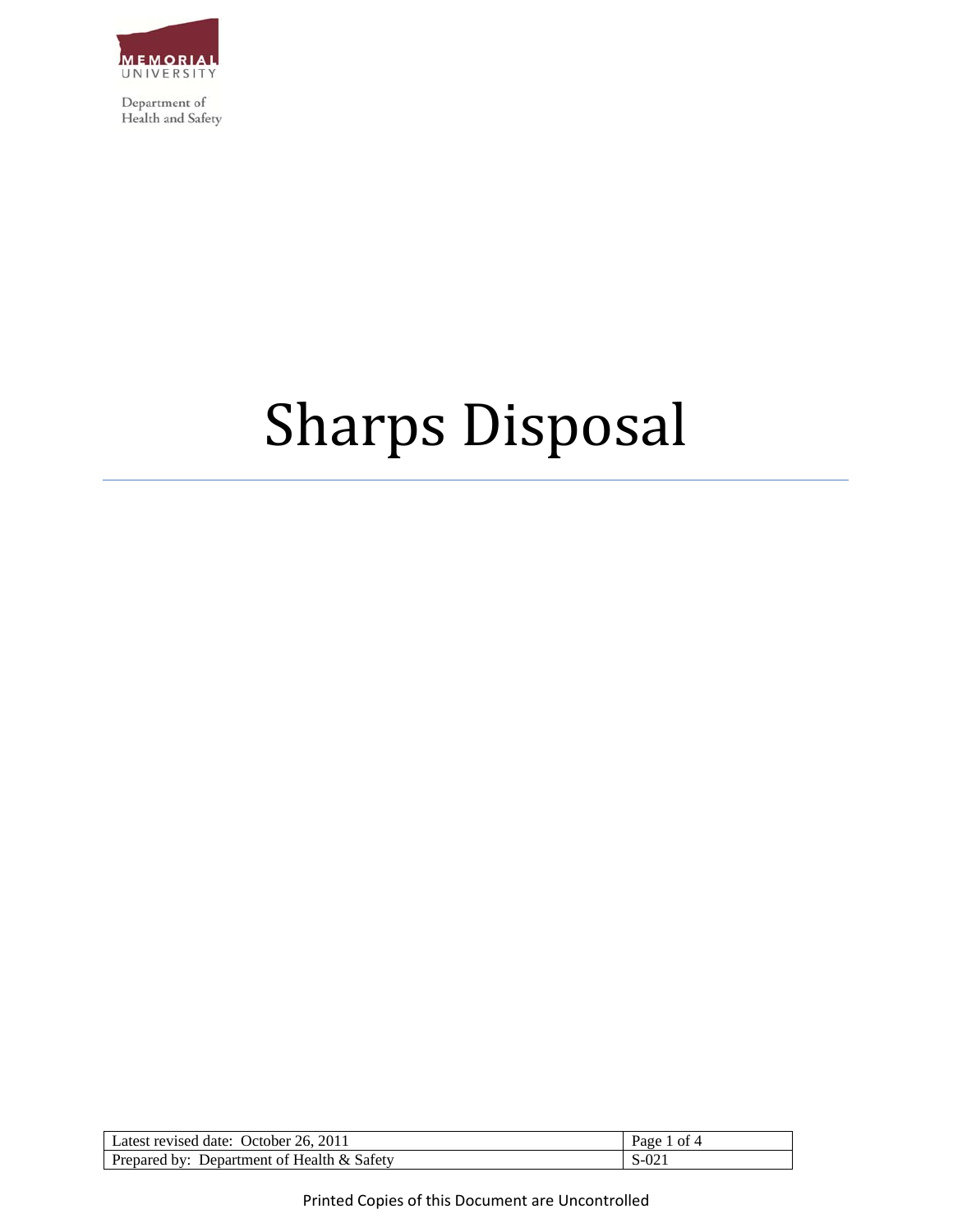

## **1.0 LEGAL & LEGISLATIVE REQUIREMENTS**

Memorial University has legal & legislative requirements as set out in Section 4 of the Newfoundland & Labrador Occupational Health & Safety Act to ensure the health, safety, and welfare of its workers. Specific duties of the employer are set out in Section 5, sub-sections  $(a)$ ,  $(b)$ ,  $(c)$  and  $(d)$ .

## **2.0 STANDARD**

This standard sets Memorial University's expectation for the disposal of sharps object.

## **3.0 PURPOSE**

The purpose of implementing and enacting a sharps disposal standard is to ameliorate the hazards associated with needle stick injuries and handling sharps. The United States Occupational Safety and Health Administration (OSHA) in DHHS (NIOSH) Publication 97-111, states that needle stick injuries (NSI's) are a major concern in the transmission of bloodborne pathogens, toxins, and venoms in hospital and laboratory settings. Many NSI's go unreported; therefore, the actual number of disease transmissions is unknown. The Centers for Disease Control estimates the following transmission rates: for Hepatitis B, 6% to 30% of all needle stick injuries will result in disease transmission; for Hepatitis C, 5% to 10% of all needle stick injuries will result in disease transmission; and Human Immunodeficiency Virus (HIV), 0.3% of all needle stick injuries will result in disease transmission.

 Enacting this standard helps ensure that the resources for reducing risk from needle stick injuries and disposing of sharps safely are allocated without delay, thereby reducing the risk to staff, faculty, students and visitors at Memorial University.

#### **4.0 DEFINITIONS**

 **Act & Regulations:** Newfoundland and Labrador Occupational Health & Safety Act & Regulations, latest edition.

**CDC:** Centers for Disease Control

**NSI's:** Needle Stick Injuries

**NIOSH:** National Institute for Occupational Safety & Health

#### **5.0 APPLICATION AND SCOPE**

This standard applies to all workplaces and places of employment at Memorial University and supersedes all other standards for the disposal of sharps.

| Latest revised date: October 26, 2011      | Page 2 of 4 |
|--------------------------------------------|-------------|
| Prepared by: Department of Health & Safety | S-021       |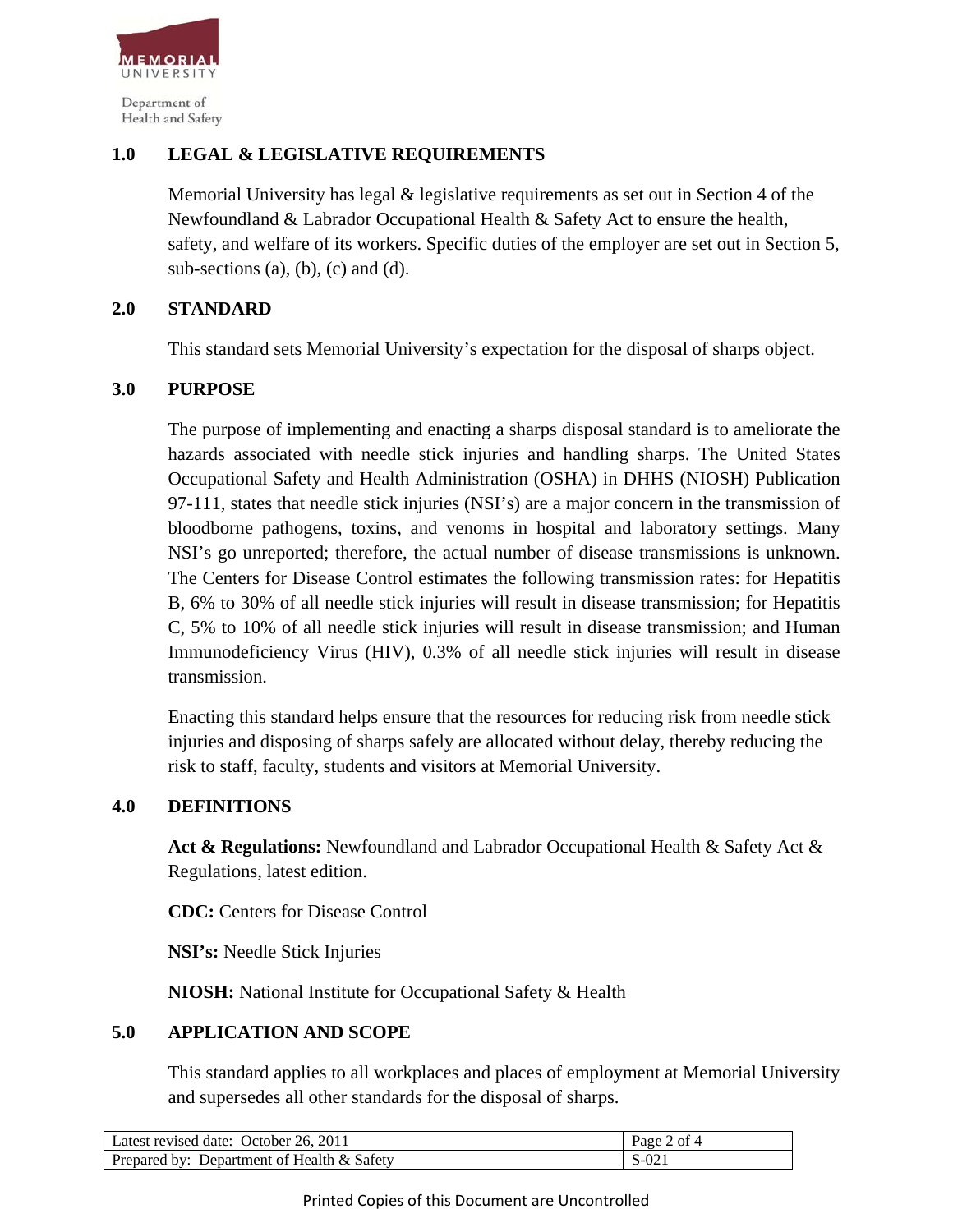

Health and Safety

## **6.0 RESPONSIBILITY**

It is the responsibility of Dean's, Directors, and Managers to ensure that this standard for sharps disposal is promulgated to faculty and staff and to ensure that faculty and staff have sufficient resources to meet this standard. It is the responsibility of faculty and staff to adhere to and enact this standard.

# **ALL NEEDLE STICK INJURIES ARE TO BE REPORTED IMMEDIATELY TO SUPERVISORY PERSONNEL.**

## **7.0 PROCEDURE**

To reduce injuries from needle sticks, the Centers for Disease Control and NIOSH developed the following guide to selecting sharps disposal containers, http:/www.cdc.gov/niosh/sharps1.html. The document is in PDF format for downloading. Please use this guide in selecting a sharps disposal container.

 (1) The principal investigator will use the CDC guide to select the appropriate sharps disposal container.

 (2) The principal investigator will ensure that the appropriate sharps disposal container is placed in the laboratory.

 (3) The principal investigator will develop a sharps disposal procedure specific for the hazards in their laboratories and communicate the procedure to their staff.

 (4) The sharps container will be autoclaved before a request to have the sharps container removed is sent to the Department of Health & Safety.

 (4i) Where the principal investigator can demonstrate that the sharps objects have not come in contact with human or animal body fluids, the sharps container removal request can be sent directly to the Department of Health  $&$  Safety without the sharps being autoclaved. Where there is even a possibility of sharps containing human or animal body fluids, Health Canada protocols require the sharps to be autoclaved before disposal.

 (5) A request to have the sharps container removed will be sent to the Department of Health & Safety, and the Department of Health & Safety will make arrangements with Memorial University's hazardous waste handler to pick up the sharps container. There will be lead time between the receipt of the request by the Department of Health & Safety and the removal of the sharps container by the hazardous waste handler.

# (6) **ALL NEEDLE STICK INJURIES ARE REPORTED IMMEDIATELY FOR MEDICAL ASSESSMENT AND TREATMENT.**

| Latest revised date: October 26, 2011      | Page 3 of 4 |
|--------------------------------------------|-------------|
| Prepared by: Department of Health & Safety | S-021       |